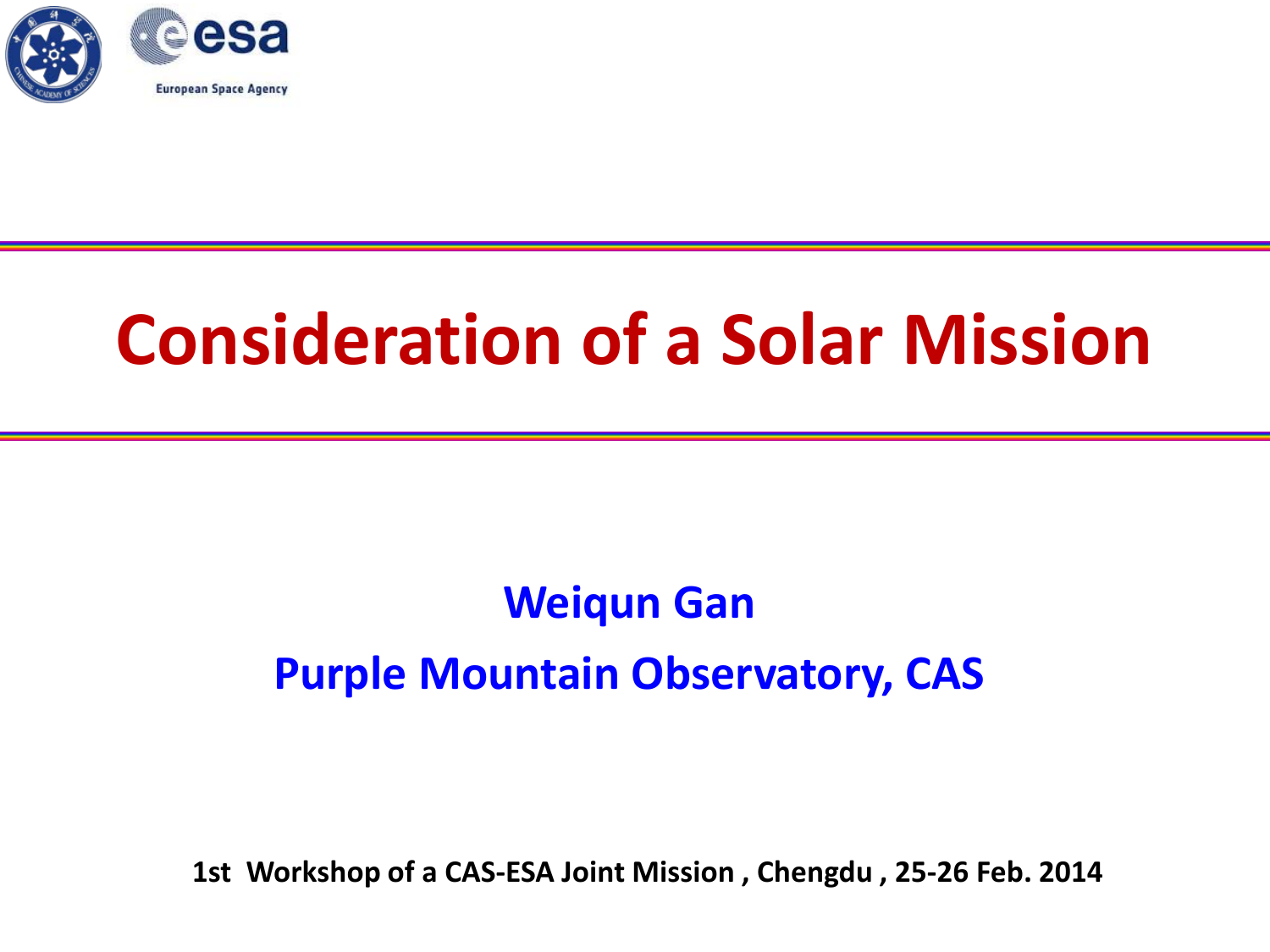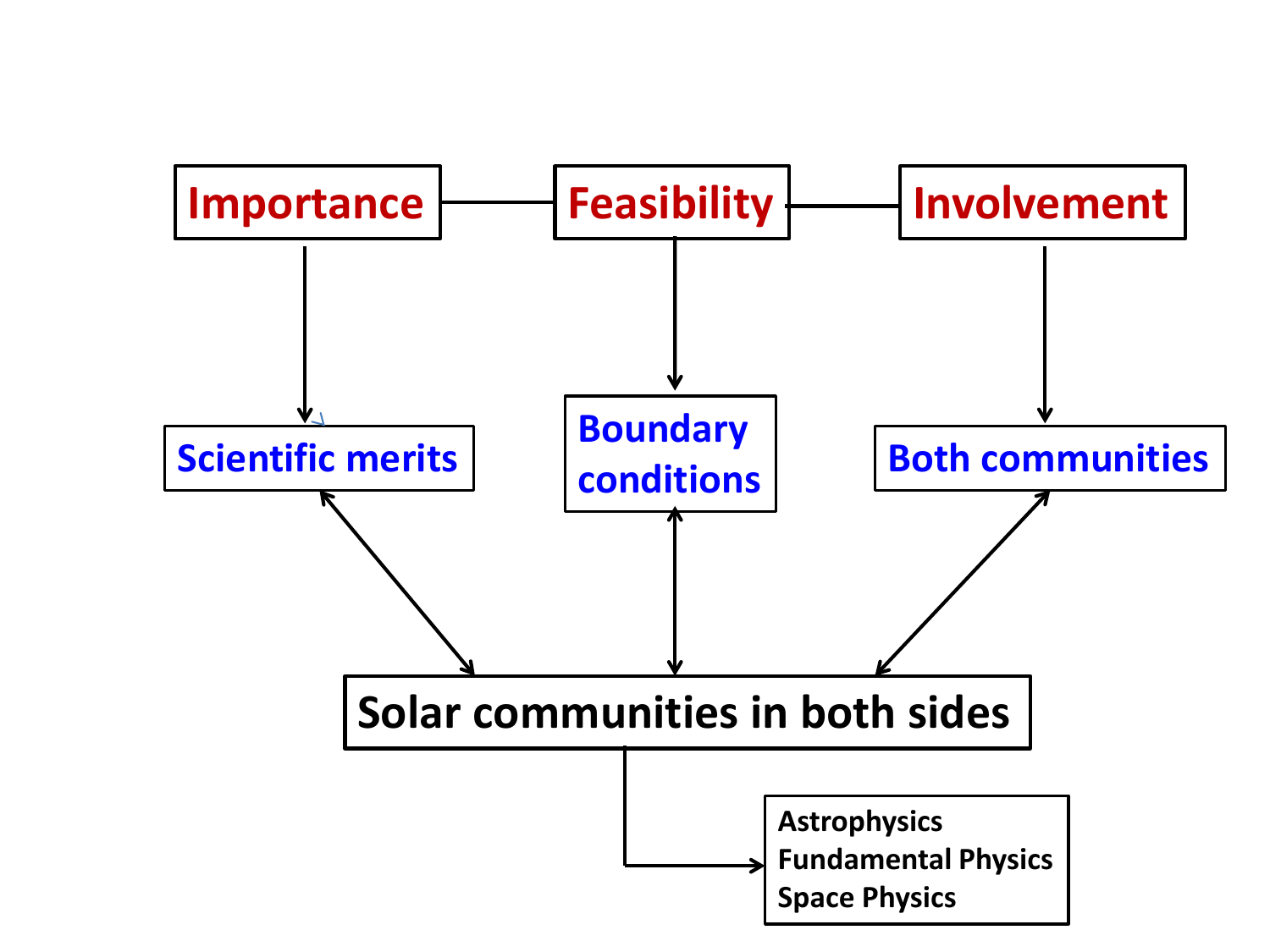# **Outline**

- Solar Communities in both sides
- $\blacksquare$  **Scientific Objectives**
- **Feasibilities**
- $\blacksquare$  **Involvement Background**
- **Remarks on three proposals**
- **Conclusions**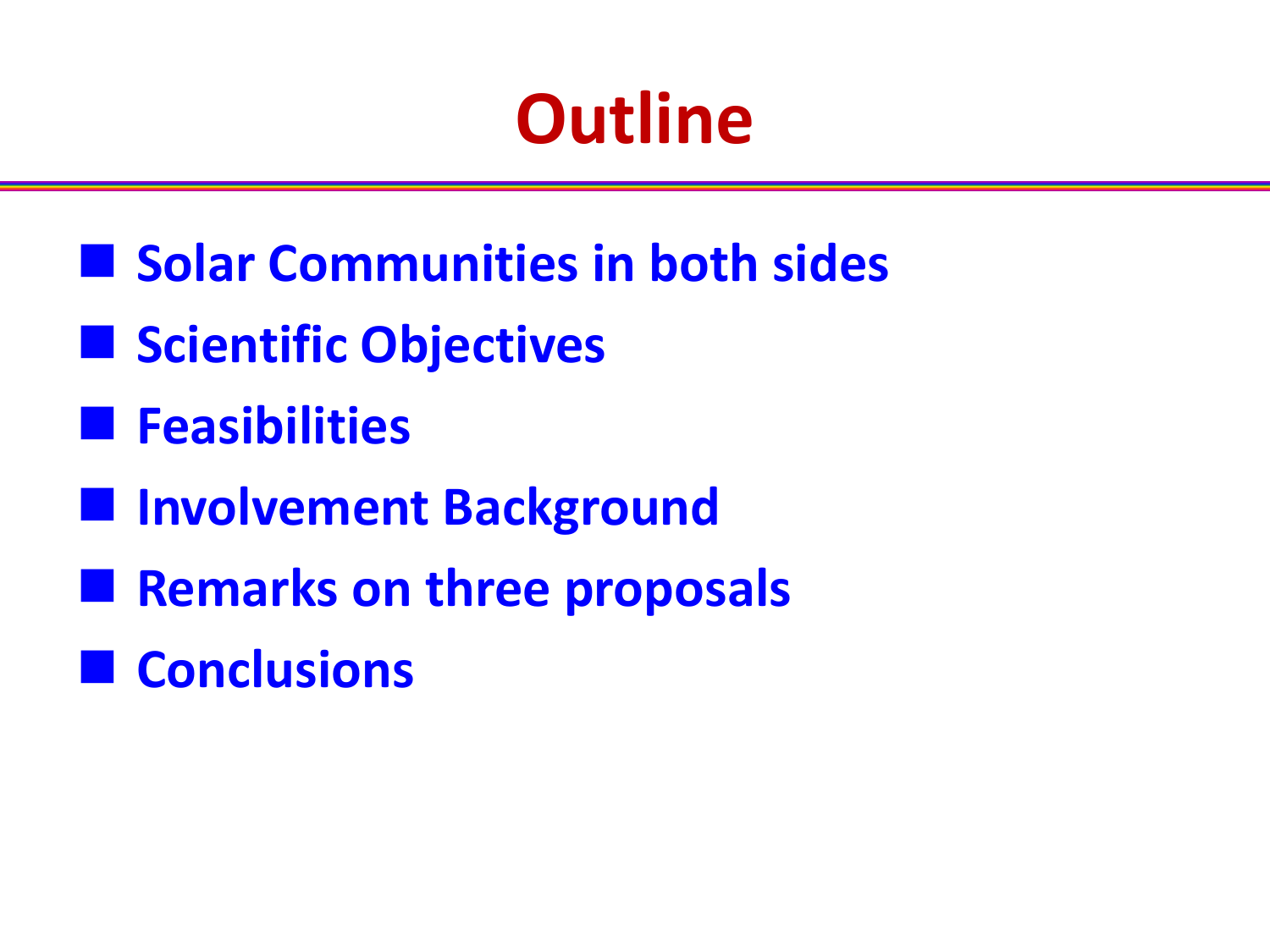### **Solar Communities in both sides(1/2)**



**Solar Physics 2005-2010: Authors' Countries & Citing Authors' Countries European (exclude Russia) + Chinese: 50%-55%**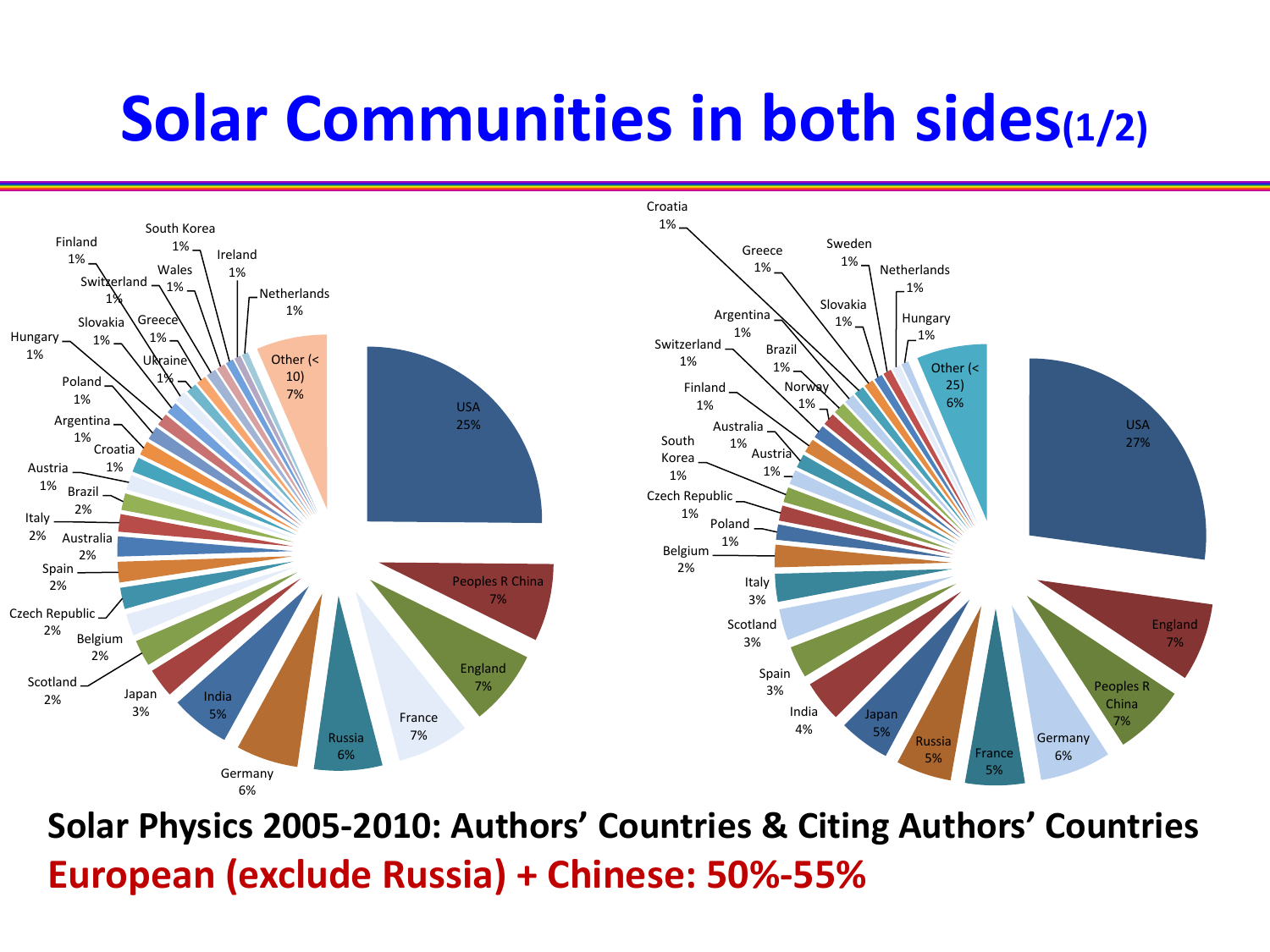### **Solar Communities in both sides(2/2)**

However, the number of solar space missions led by European and Chinese are relatively low (1960-2012):

$$
13/77\!<\!<\!50\%
$$

To develop a joint CAS-ESA Solar Mission thus seems to be much necessary, that also means zero breakthrough for Chinese solar community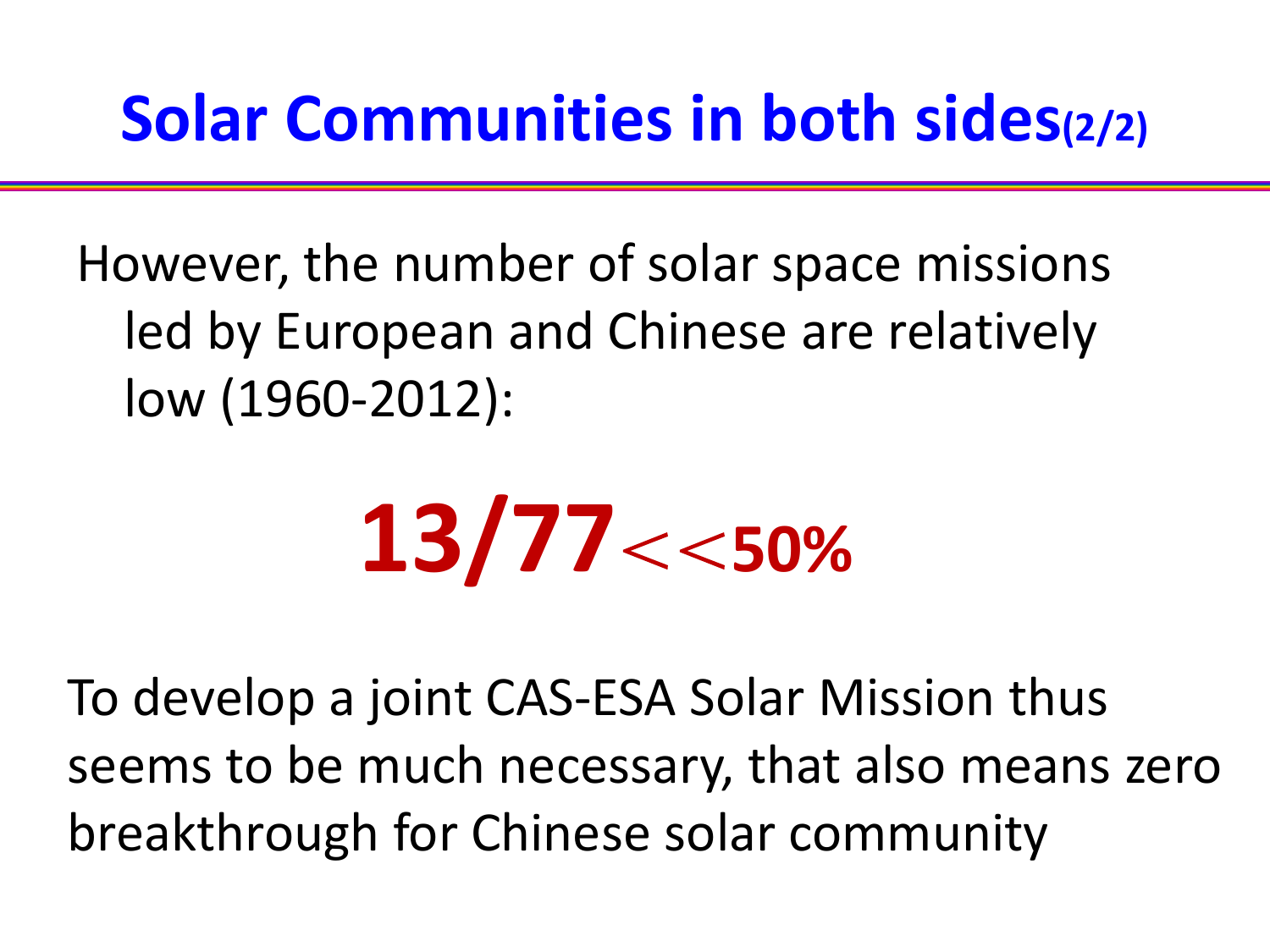# **Scientific Objectives(1/3)**

Scientific Goals in "The 2013-2022 Decadal Survey in Solar and Space Physics"

- **Determine the origins of the Sun's activity and predict the variations of the space environment;**
- **Determine the dynamics and coupling of Earth's magnetosphere, ionosphere, and atmosphere and their response to solar and terrestrial inputs;**
- **Determine the interaction of the Sun with the solar system and the interstellar medium;**
- **Discover and characterize fundamental processes that occur both within the heliosphere and throughout the universe.**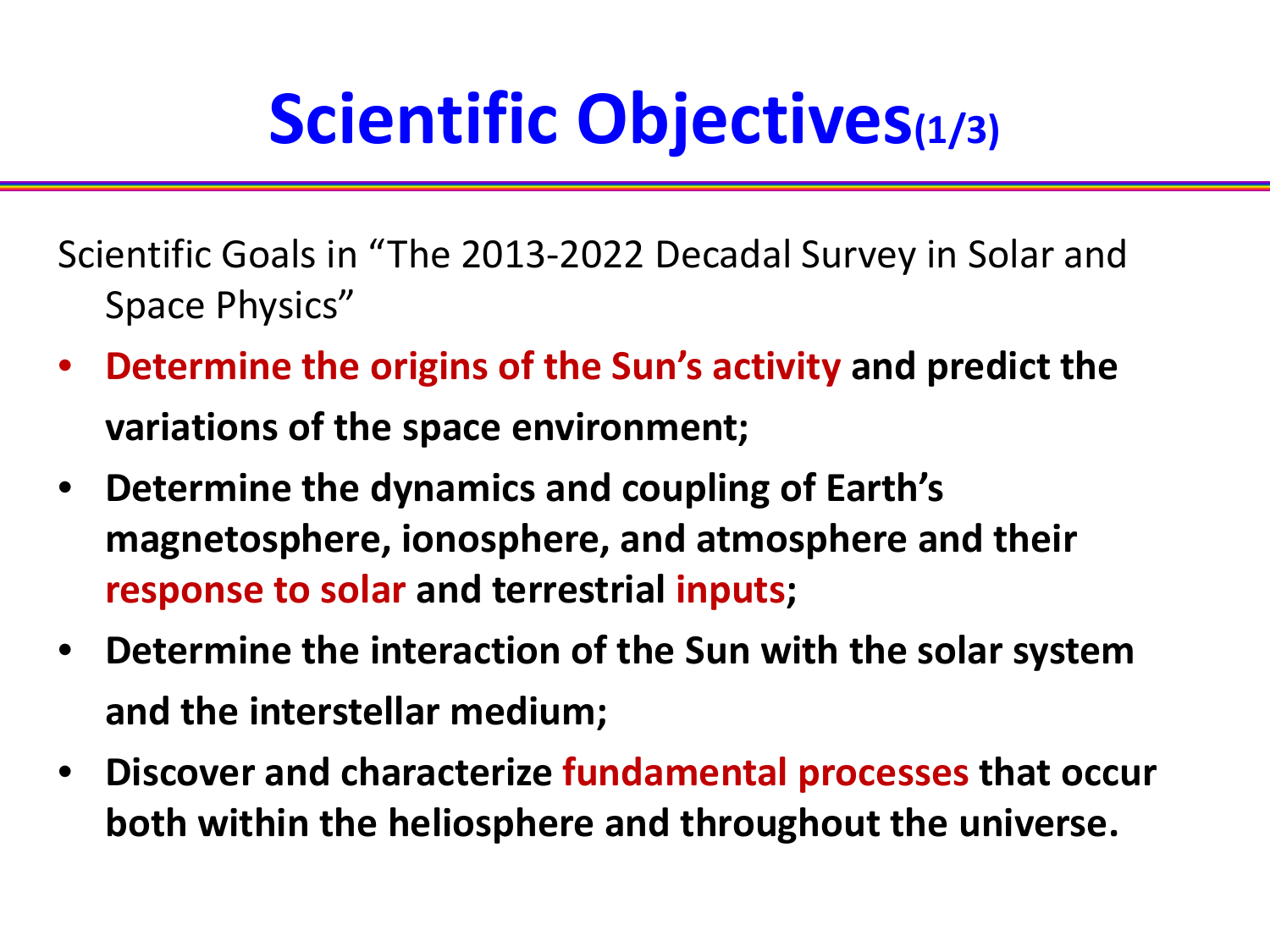# **Scientific Objectives(2/3)**

#### **Current and future solar missions**



**Most current missions will be unavailable in 2021 or later! Compatibility should be considered with Solar Orbiter and Probe+.**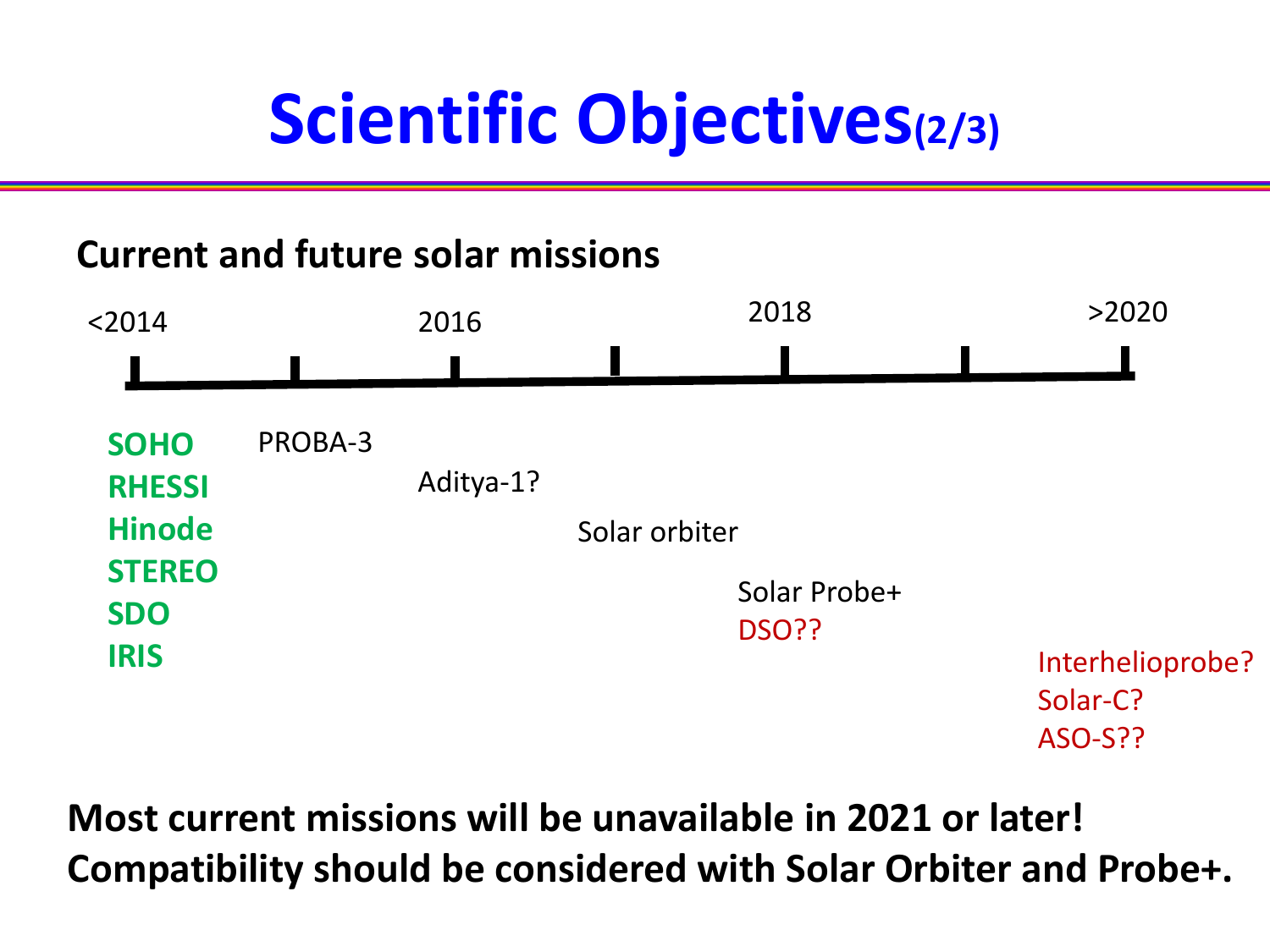# **Scientific Objectives(3/3)**

### **Some key judgments:**

- **Scope: Sun's activity or fundamental processes**
- **Observations should be new, never be done before (individually or in a combination of imstruments) or play a irreplaceable role together with other missions then**
- **Focusing on some key questions, like, how does the solar eruption accumulate its energy, be triggered, and then release its energy? ………**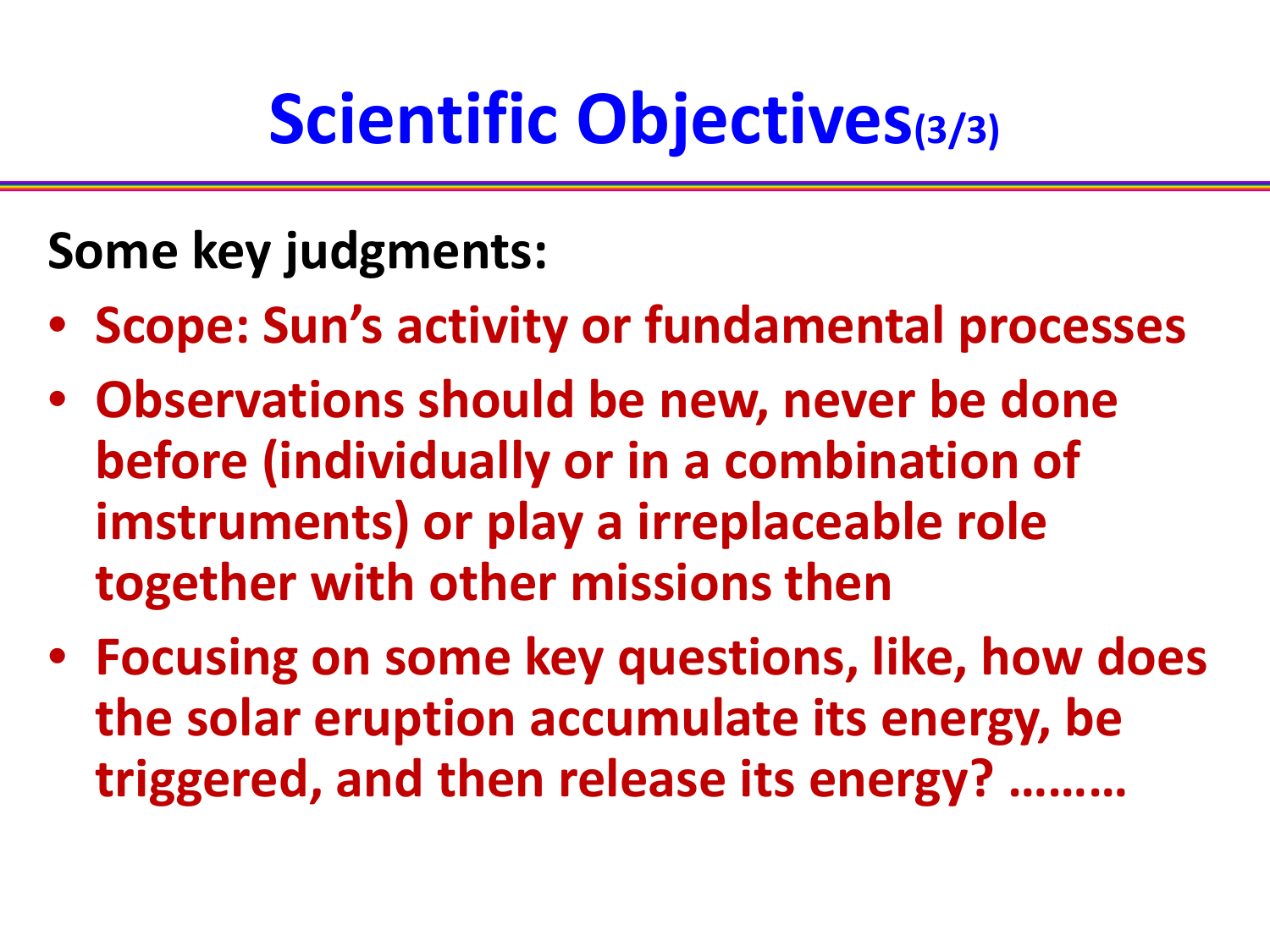## **Feasibilities**

#### **The key boundary conditions**

- Payload mass  $\epsilon$  = 60kg;
- Payload power 50 watt average (typical);
- Operational lifetime of satellite 2-3 years.

Which exclude a mission needing a huge resource, like a comprehensive observatory;

A small mission, focusing on one or a few of significant scientific objectives, is much favorable!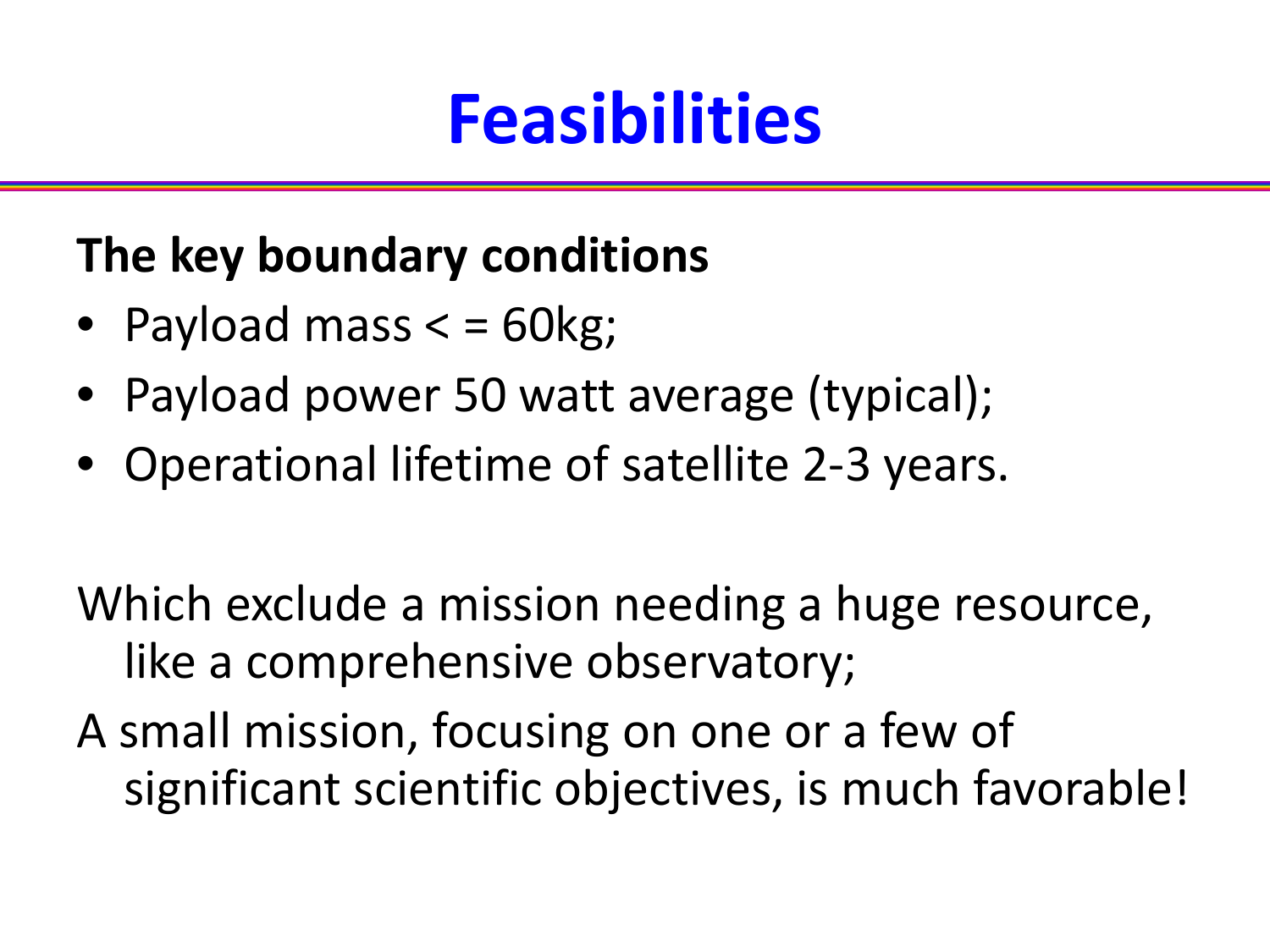# **Involvement Background(1/2)**

#### **Good relationship between two communities**

- 5 times bilateral solar physics meetings **between China and France**: 1999 (Xian, China), 2002 (Paris), 2005 (Shanghai), 2008 (Paris), 2011 (Nice);
- 2 times bilateral solar physics meetings **between China and Germany**: 2012(Nanjing), 2015(Gottingen);
- 1<sup>st</sup> **European-Chinese** Solar Physics Workshop is being prepared;
- **Personally**, more than half of Chinese solar physicists had a long-term working experience in Europe countries, mostly in Germany, France, and so on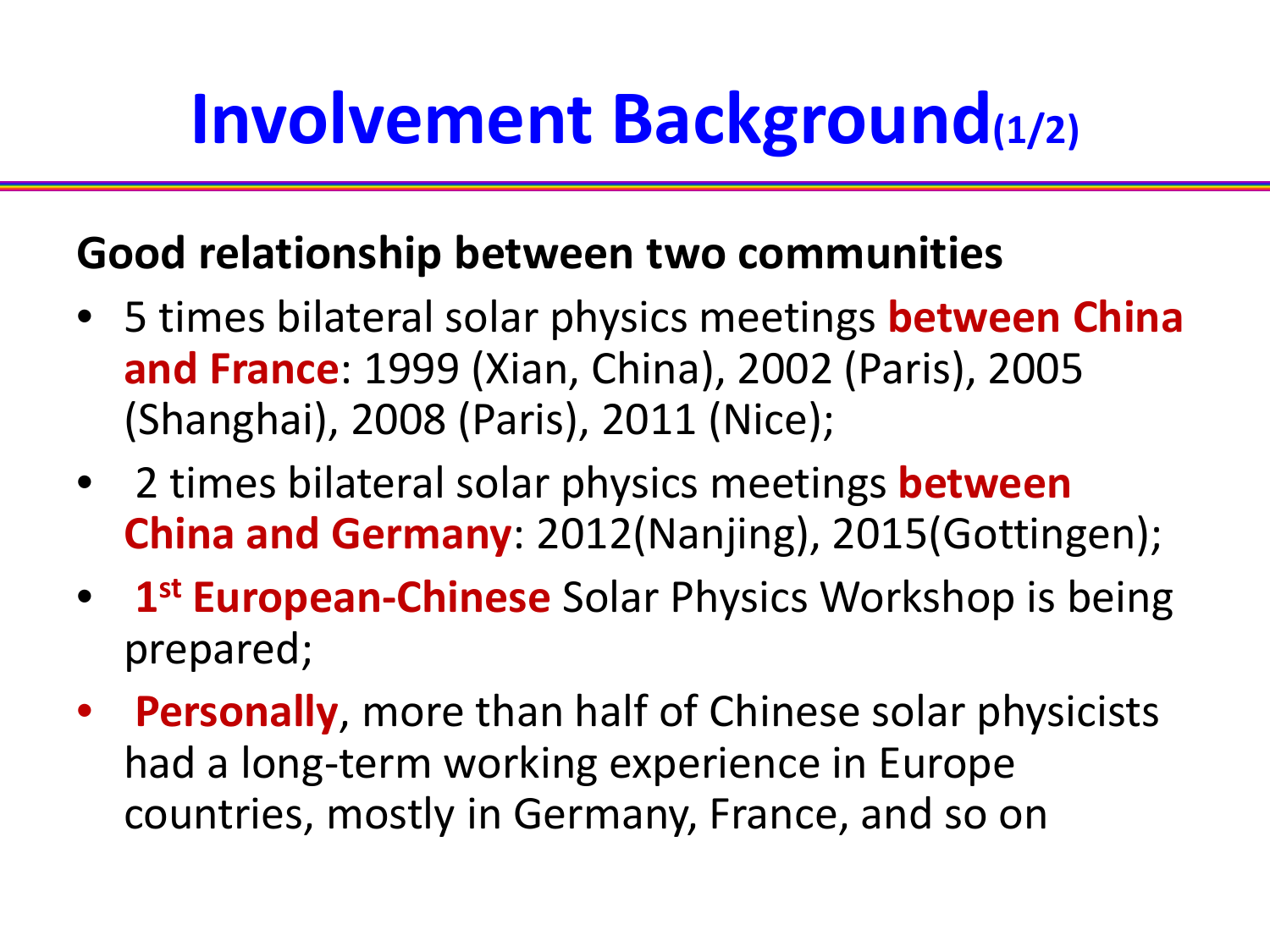# **Involvement Background(2/2)**

#### **Previous Space Project Cooperation**

 **SMESE** (Small Explorer for Solar Eruptions): a joint mission between CNES and CNSA. Contributors include IAS and LESIA from French side, and PMO, NJU, CSSAR, and NAOC from Chinese side. Phase-0, Phase-A and A+ studies were successfully underwent from March 2006 to June 2008

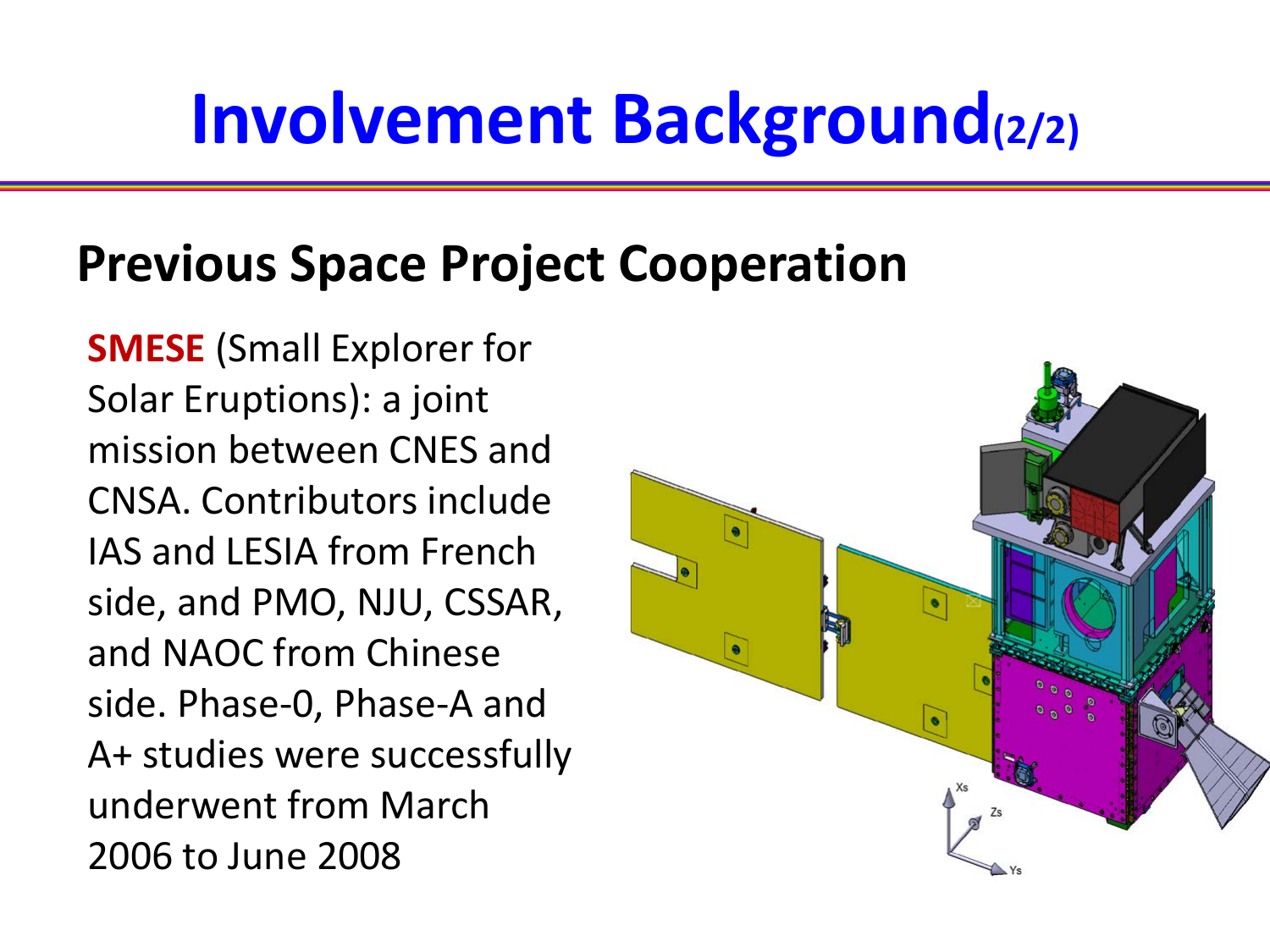# **Remarks on three proposals(1/2)**

### **Three solar proposals were proposed:**

- **MASC**: **Magnetic Activity of the Solar Corona** a Hard-X-ray spectrometer, a UV/EUV imager, and a Visible Light / UV polarimetric coronagraph
- **SEEPE**:**Solar Energetic Emission and Particle Explorer**  High energy band spectrometer; X-ray polarimeter; Energetic electron and ion detectors
- **SWUSV**: **Space Weather & Ultraviolet Solar Variability** 6 instruments: from vector magnetometer, ultraviolet experiment, radiometer, to high energy burst spectrometer

(another proposal poster "A Compact Solar Hard X-ray Polarimeter" could be included in SEEPE)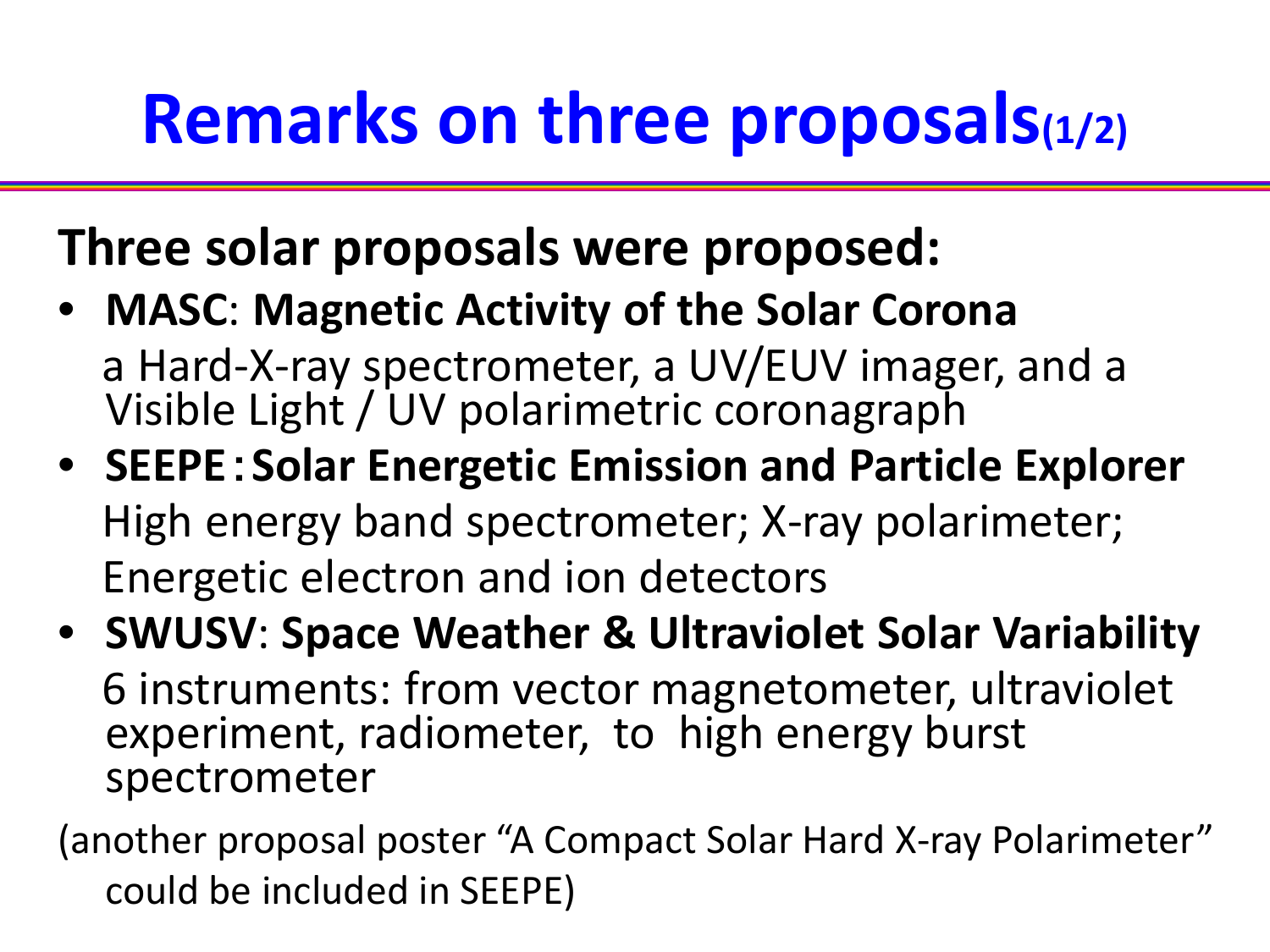# **Remarks on three proposals(2/2)**

|                            | <b>MASC</b> | <b>SEEPE</b> | <b>SWUSV</b> |
|----------------------------|-------------|--------------|--------------|
| Scientific objectives      |             |              |              |
| <b>Boundary conditions</b> |             |              |              |
| Cooperation                |             |              |              |
| Heritage                   |             |              |              |
| Compatibility              |             |              |              |
| .                          |             |              |              |

**For each proposal, beside the boundary conditions should be met, the importance, especially the compatibility and complementary should be emphasized.**